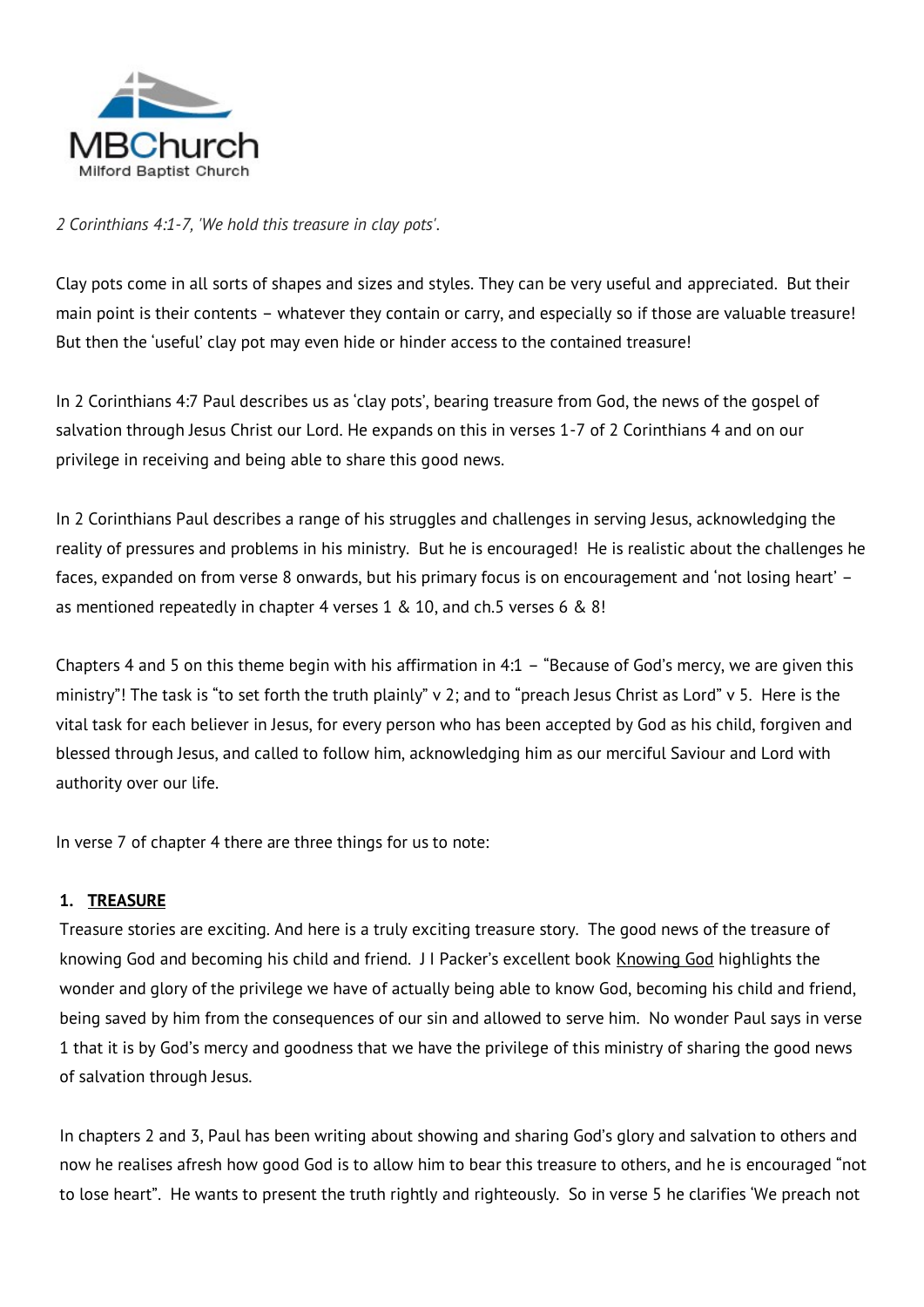ourselves, but Jesus Christ as Lord', in an amazing message of reconciliation with God, because it is in Jesus that we have and share "the light of the knowledge of the glory of God" – as in chapter 5:20…

**<sup>20</sup>** We are therefore Christ's ambassadors, as though God were making his appeal through us. We implore you on Christ's behalf: Be reconciled to God.

So this message is important for others and they need to hear it, and see it working out in our lives and relationships and expression. And here we are called and commissioned to present the message faithfully, in integrity, constantly and consistently. In ch 4:2 Paul highlights that he does not and we must not use deceptive, underhand methods, or shallow manipulation or cheap persuasion, diluting the message to achieve easy acceptance. We may be simple clay pots, but we must be clean pots!

In Sibu, Sarawak some years ago, in the front courtyard of a church of another grouping, I remember seeing a large shrine to Mary. In the presentation of its architecture and style and red and gold colouring, it was very similar to the structures and style used for shrines of Buddha. And sure enough, in front of it I saw a woman bowing in worship with waving joss sticks just as she would in honouring and worshipping and praying to Buddha. To what degree did this presentation of Christianity merge in people's minds with Buddhist beliefs and practices, making the Christian message easier for people of another religious background to accept but dangerously diluting and confusing the message in a false syncretism? So Paul asserts, we must be careless or deceptive or lazy or neglectful and not cheapen the treasure as we share the gospel, but present Jesus as Son of God, Saviour, and Lord. As Paul writes in 2 Timothy 2:15 "correctly handling the Word of Truth" – with its associated challenge to each of us to keep growing in our relationship with Jesus and our knowledge of his Word and its application in our daily life. This takes serious commitment and effort, whatever our age or stage in life as Christians. So Paul can affirm that he is living on public display as a faithful servant of God's Word and under the authority and direction of God's Word.

This treasure is so important to share BECAUSE it is God's truth. How zealous are we for others to know Jesus as Saviour? Our friend Alan Ang, a former Bible Society representative in Singapore, was a zealous witness and salesman of the Scriptures. Sometimes he met with very open responsiveness but on other occasions he was rejected and discouraged. But he commented that if he was down, he would go down Lovers' Lane selling his Bible portions, because he could always make good sales there since people would buy fast to get rid of him!! In his witness, he talked of the four thicknesses: Thick Skin to cope with embarrassment or rejection; Thick Stomach Lining to cope with erratic meals and too much junk food; Thick Soles of His Feet to cope with walking to reach people; & Thick Skin on His Knees for much prayer for the people he would meet and talk with! How do we measure on our thicknesses as we carry and share the treasure of Christ's salvation??

And how is our sensitivity to God's timing as we have opportunities to share the treasure? I always remember Mary's anointing of Christ's feet with her alabaster container of fragrant oil. She faced pointed criticism for her sacrificial love – but if she had delayed even one week, it would have been too late and Jesus would already have been crucified! Paul actively used his opportunities to share the treasure and urges us to do the same.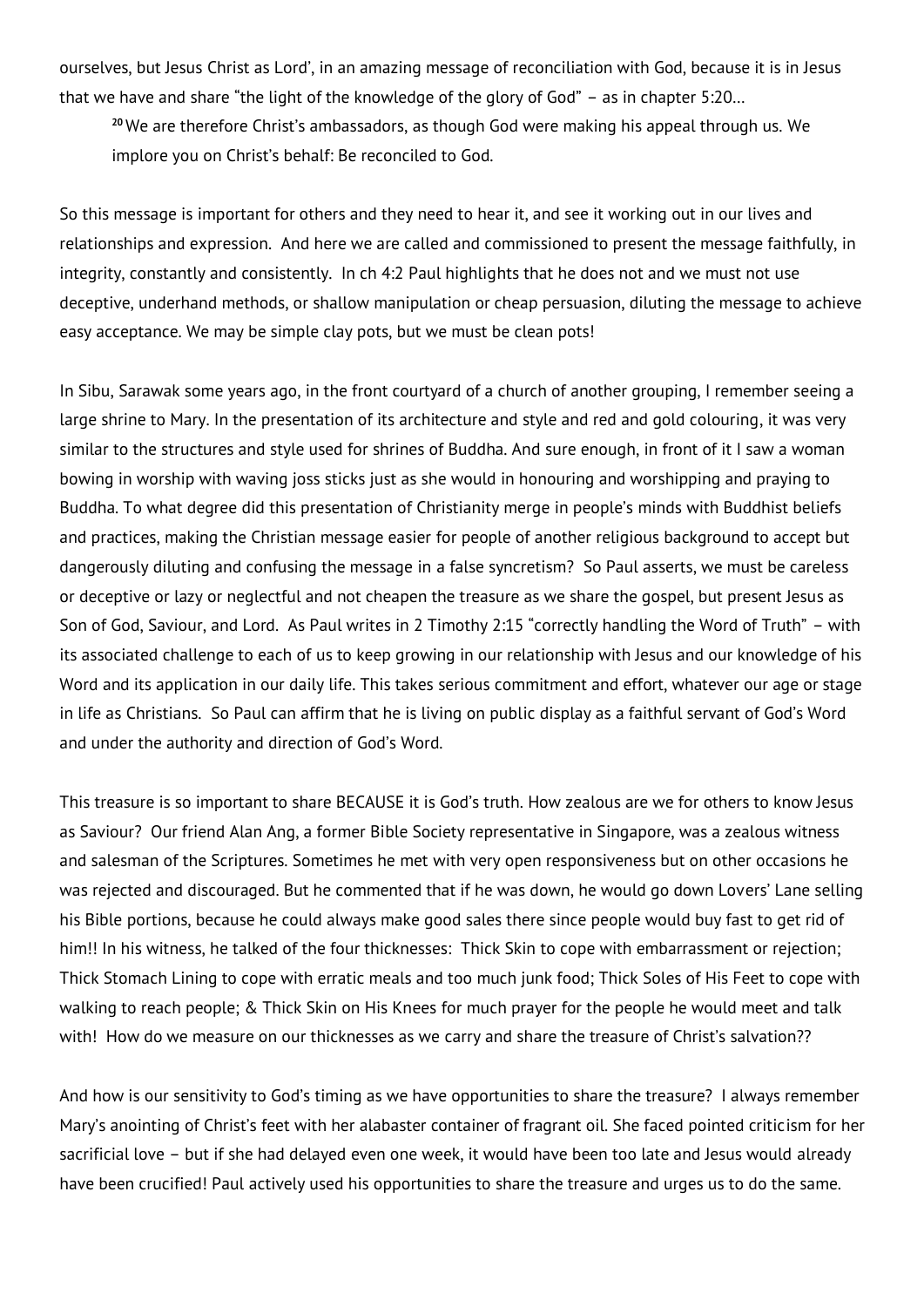## 2. But these verses also talk of the role of **THE CONTAINER**.

Even if beautiful and useful, the container pales in comparison with the precious treasure, and Paul reminds us that we function as 'jars of clay', common earthenware pots! Far from perfect, not glorious, but important because we bear the good news of Jesus. Paul earlier acknowledged his own weakness and frailty ("I came to you in weakness and fear and trembling" – 1 Cor 2:3), but his commitment here in 2 Cor 4:5 was to "preach Jesus Christ as Lord" and his view of the messengers, the containers, was "ourselves your servants for Jesus sake".

Jeremiah 18 highlights that the potter makes the clay pot for his purpose and has sovereign control over it. The wonder for us is that God deigns to use us, his creations, and gives us the privilege of sharing the treasure of the good news of Jesus with the people around us. And with the privilege comes the responsibility to fulfil that role and not just hide the treasure!

Sadly, our tendency is to preserve the pot, safeguarding our own peace or comfort or security, even at the cost of concealing the treasure. What an inverted scale of values! Hudson Taylor, famous missionary pioneer in China and founder of the China Inland Mission/OMF had an older brother. Hudson urged his brother to join him and go to China as a missionary. His brother's response was to reject the thought with the comment "I'm not going to bury myself in inland China! I am going to develop my business and make a name for myself!" He did develop his business, and enlarged his shop to a double-width frontage, with his name in large signage across the front. And he died and is no longer remembered while his brother Hudson who served God in China had a hugely significant and productive life of service for Jesus.

I like Billy Graham's attitude. He was once asked "How do you cope with all the publicity and acclaim from your ministry?" His response was to ask "Do you remember when Jesus rode into Jerusalem on a donkey the week before he was crucified, and all the crowds cheered and waved and put palm branches and coats on the ground where Jesus rode? If the donkey had thought it was all for him, he would have been totally wrong. They were cheering for Jesus." Billy Graham added: "I am just the donkey, bearing Jesus to the people!" God seeks "faithful humble servants". As Paul expressed it in Philippians 2:5-7 "Have the same attitude as Jesus, who made himself of NO reputation" and further in 1 Cor 4:2 "What is required in servants is that they will be FAITHFUL"!

So, as God's 'chosen clay pots', it is important that we are Clean - pure, holy, righteous; Empty - of selfcentredness, pride, personal priorities; and Available – willing and responsive to our Lord. This is Paul's thought in 2 Timothy 2:21 – that we would be "a vessel for noble purposes, made holy, useful to the Master and prepared to do any good work".

Paul was not afraid of any suffering and trial, recognising that God would guard and use the 'clay pot' while Paul was faithfully guarding and bearing the treasure, and that the eternal results from his service far outweighed any temporary or temporal suffering. (2 Cor 4:17).